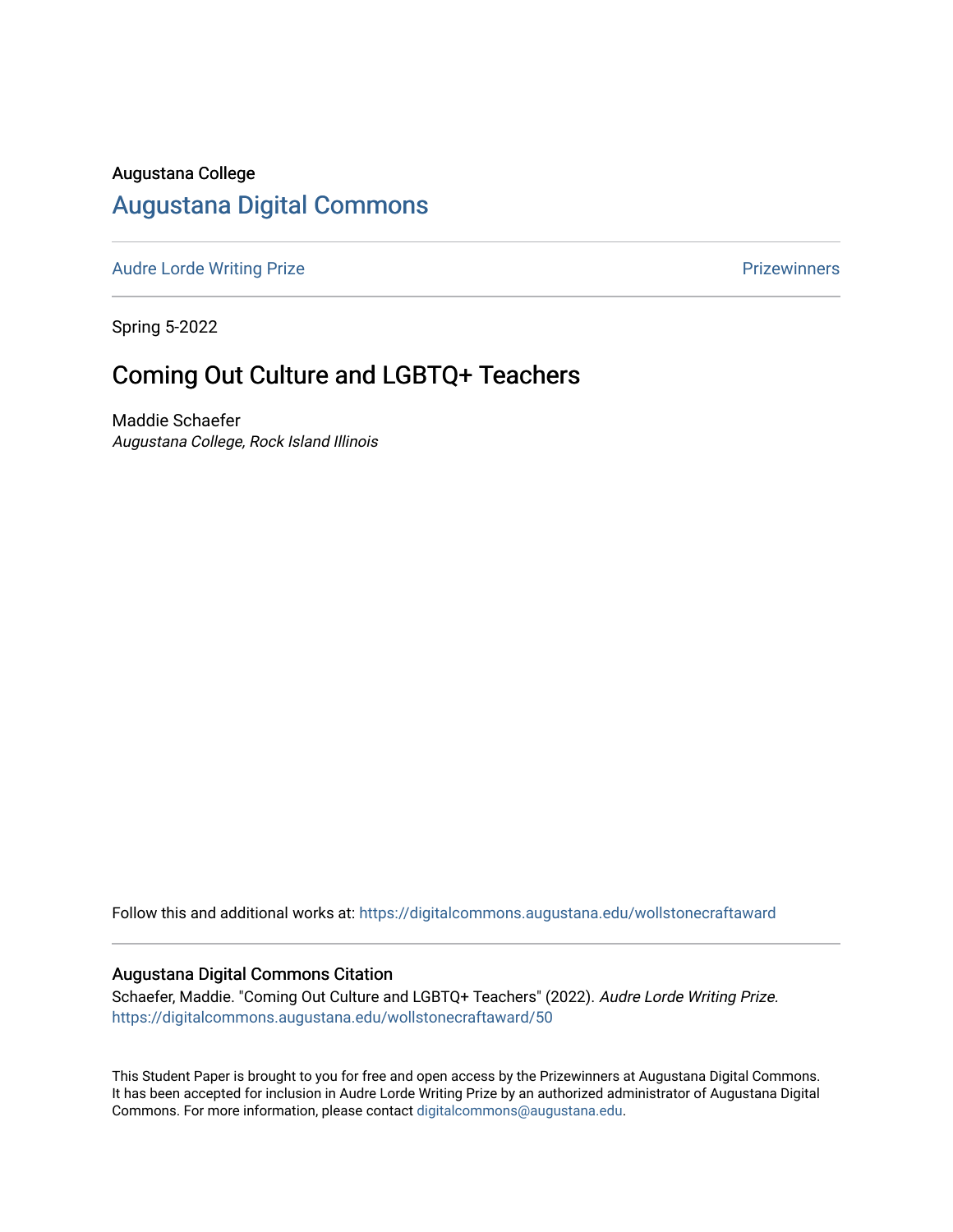Madeline Schaefer

*Coming Out Culture and LGBTQ+ Teachers*

WGSS-350: Queer Theories

Dr. Kiki Kosnick

Fall 2021

Audre Lorde Writing Prize Submission

Long Analytical Essay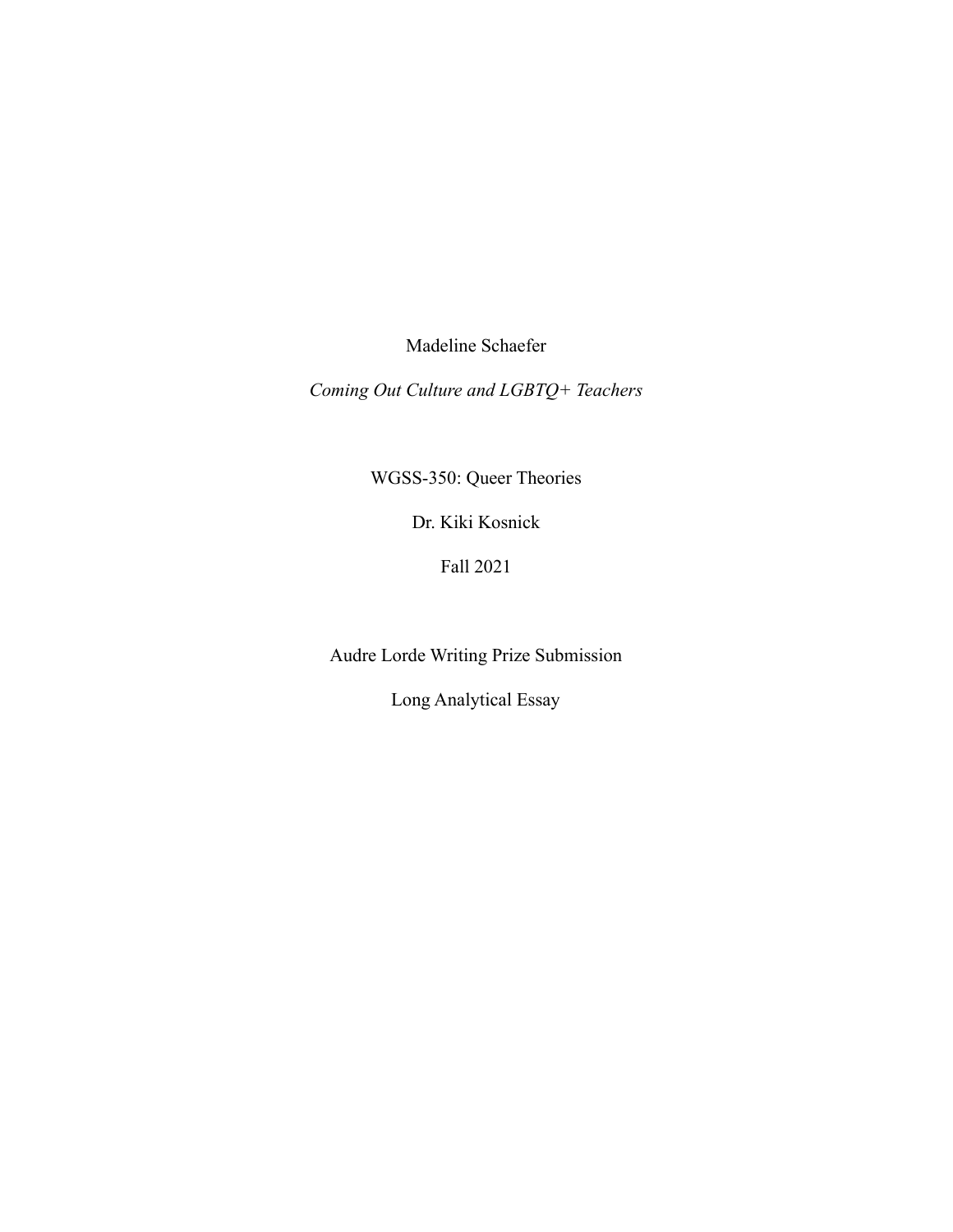### Coming Out Culture and LGBTQ+ Teachers

Though efforts have been made to restructure the ways in which gender and sexuality are regarded in schools, heteronormativity still has a firm grasp in many classrooms. Not only does this create challenges for students, but also for teachers. LGBTQ+ teachers face unique challenges in determining what aspects of their identity and experiences to share with students. These difficulties are often compounded by the pressures of "coming out culture." This describes the expectations associated with performing queerness, which are fueled by neoliberal conceptions of proper queer identity and expression. Through this lens, the pressure placed upon teachers to come out is illuminated and the ways in which teachers uphold this system through coming out may be critiqued. On the other hand, many teachers are aware of the positive implications that being an "out" teacher may have on students. These conflicting ideas can be observed through queer teachers' accounts of their experiences on TikTok. While this can impact any teacher whose experiences with gender or sexuality fall outside of the norm, this essay will specifically center non-binary teachers, as there is minimal research which encompasses their experiences. As demonstrated by TikTok user sureblockholmes, teachers face pressure to be out while avoiding harmful aspects of coming out culture, such as the essentialization of queerness, the assumption that coming out is freeing, and a focus on the individual. In some ways, sureblockholmes demonstrates these features of coming out culture through their two-part series on TikTok entitled "Coming Out as a Queer Teacher," making it a valuable source to critique from a queer perspective. However, they also engage with ideas which counter critiques of coming out culture. Ultimately, queer teachers must balance these seemingly conflicting ideas, as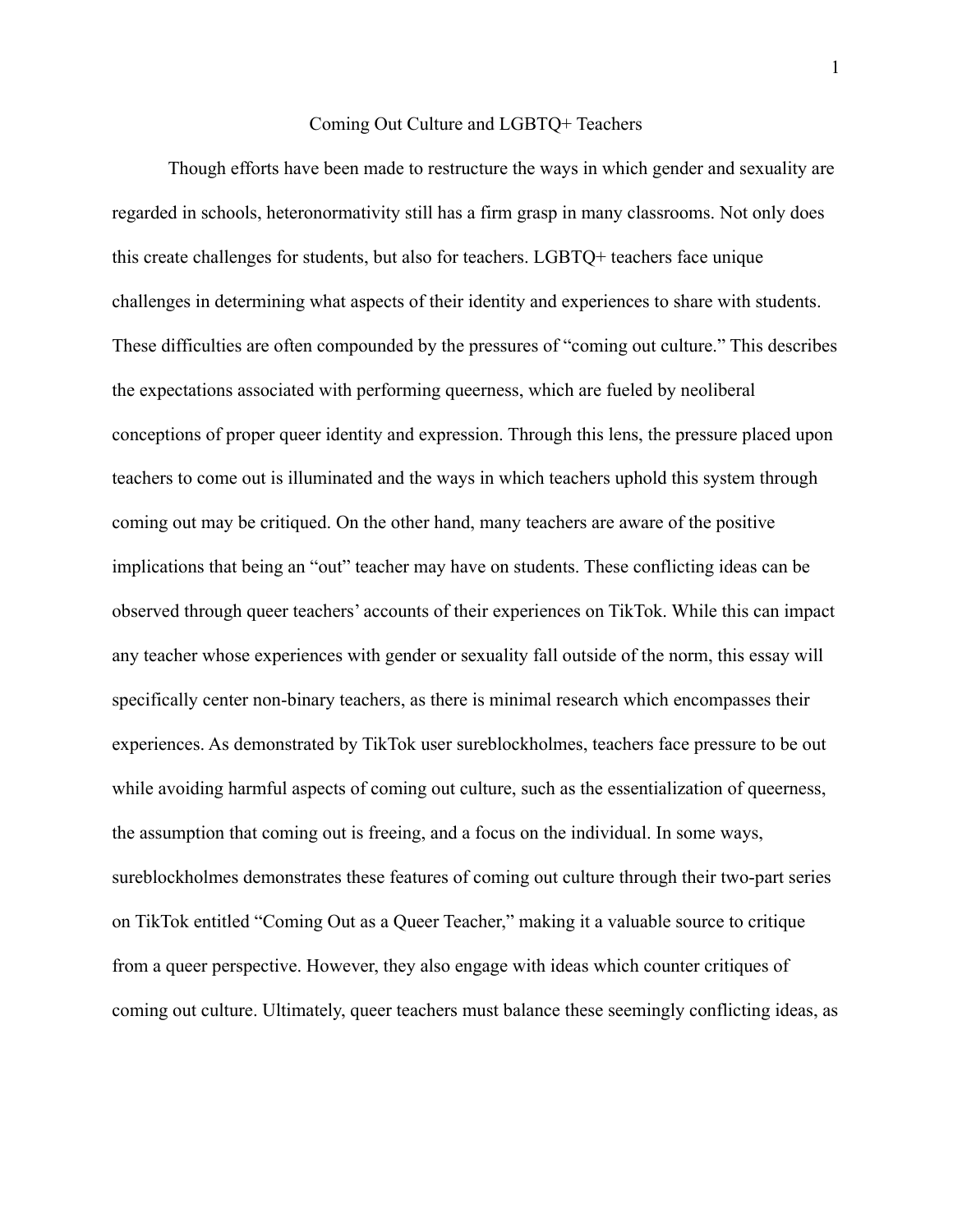sureblockholmes demonstrates, in order to determine the best course of action for themselves and their students.

Critiques of coming out practices are often grounded in the work of Michel Foucault. In *The History of Sexuality* (1978), Foucault explains how sexuality has shifted, in modern society, from being something that a person does to something that they are. He writes "homosexuality began to speak in its own behalf, to demand that its legitimacy or 'naturality' be acknowledged, often in the same vocabulary, using the same categories by which it was medically disqualified" (Foucault, 1978, p. 101). This specific passage hints at a few critiques of coming out that have been widely discussed by queer theorists. Foucault's emphasis of the terms "vocabulary" and "categories" draws attention to the ways in which sexuality is often reduced to simple definitions. This works to uphold a rigid view of sexuality, further marginalizing those whose experiences with sexuality and gender are more complex. Critiques of an assimilationist view of sexuality are also highlighted in this passage. Foucault references the "naturality" of homosexuality, drawing attention to the ways people attempt to justify queerness within heteronormative society by claiming normalcy.

Evidence has indicated that teachers often have a unique relationship to coming out. In their TikTok video, creator sureblockholmes provides advice for fellow queer, specifically non-binary, educators. They state, "If you can be reasonably assured that you are safe being out on your campus, then do it!" This creator obviously addresses the importance of safety, but it is clear that they feel being out to students is the best possible option for teachers. In their 2019 study, Llewellyn & Reynolds analyzed the perspectives of lesbian, gay, and bisexual (LGB) teachers in the UK on coming out and being out in school. The participants' responses seemed to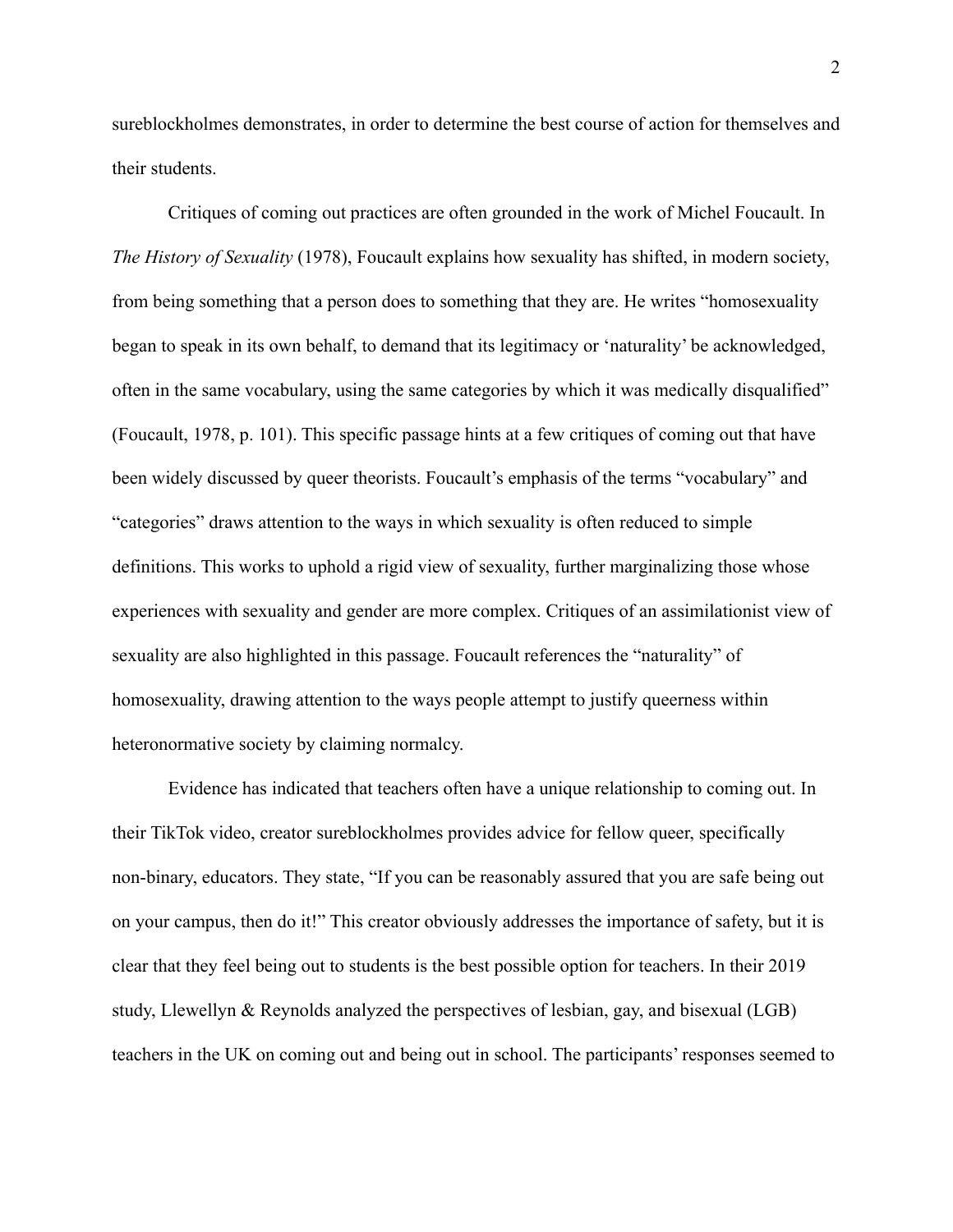echo the sentiments in sureblockholmes' video. All participants emphasized the importance of being a role model for LGB students. For many of the participants, this idea of being a positive role model seemed linked to being out. Some of the participants even felt regretful for not being "brave enough" to be fully out at school (Llewellyn & Reynolds, 2019). This shows how the pervasiveness of coming out culture may contribute to queer teachers' beliefs that being out in the classroom is better than not being out.

Influences of coming out culture are present in the narratives of many queer teachers' TikToks. One way that this is seen is through the essentialization of queerness (Clare, 2017), which is one of the central issues with coming out culture. Building upon Foucault's ideas, Clare (2017) writes "The ubiquity of coming out narratives, early queer theorists argued, consolidates a minoritizing and essentializing model of gay identity." Through this statement, Clare draws attention to the way that coming out narratives often attempt to simplify the complexities of experiences people have with gender and sexuality. While not necessarily intentional, this type of narrative is present in queer teachers' TikToks, including sureblockholmes' two-part series. For example, when describing the ways in which they make their classroom inclusive for LGBTQ+ students, sureblockholmes notes that their classroom is covered in rainbows and flags, as opposed to describing the ways in which they actually support LGBTQ+ students. While this visibility can be important, many problems faced by LGBTQ+ students—bullying or lack of comprehensive sex education, for example—need more direct action.

The influence of these neoliberal ideas of coming out is made even more obvious through sureblockholmes' statement toward the end of their video. Referencing students who get their pronouns wrong, they state: "I'm going to continue to gently correct 250 people every single day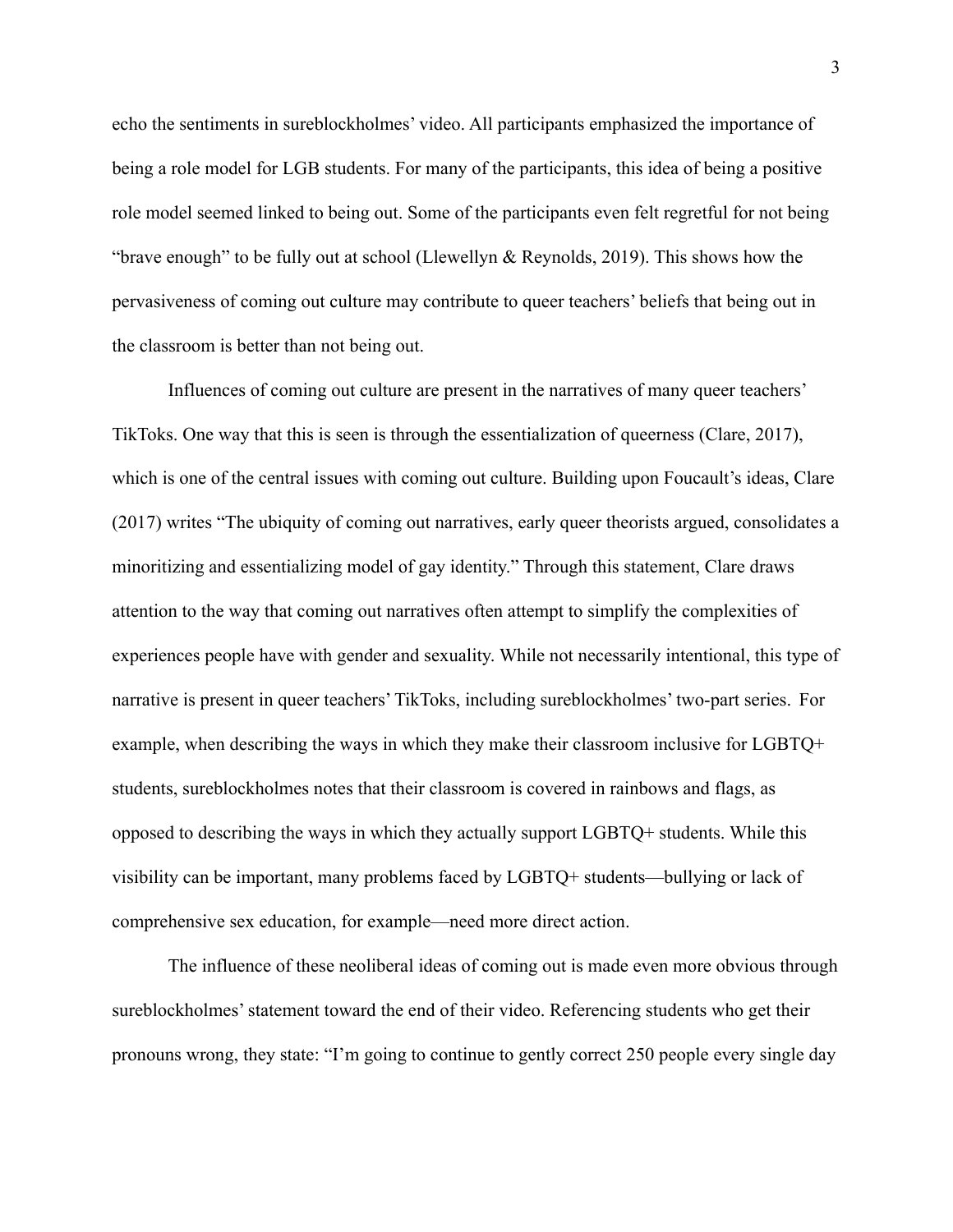because my identity is a critical part of who I am." While it is obviously important to respect people's pronouns, this statement also demonstrates the influence of coming out culture, specifically the essentialization of queerness. The creator refers vaguely to their identity, which is assumed to mean their identity as a non-binary person. The fact that they state "my identity," when they really mean "gender identity" shows this essentialization of queerness, as other aspects of their identity are not mentioned. Even just describing gender and sexuality as an "identity" is, from a queer perspective, contributing to coming out culture. In addition to these more subtle cues, sureblockholmes also explicitly describes their identity as a "critical part" of who they are. Through this language, the creator is emphasizing the significance of being visibly queer, which ultimately reinforces neoliberal ideas about the importance of coming out.

Further demonstrating this idea of the essentialization of queerness is the narrative of the "authentic teacher," which can be seen in sureblockholmes' TikToks. In his 2011 essay, Trevor G. Gates expresses the benefits of coming out in the classroom. He states: "Coming out in the classroom, while not without complications, models for students a sense of wholeness, authenticity, and integrity (Gates, 2011). sureblockholmes describes themself as an "out and proud queer educator." In part two of their series they explain how they want every student to know that they are proud of being queer. They demonstrate this idea of "wholeness" and "authenticity" by emphasizing their positive feelings toward being out as a teacher. To imply that coming out may be associated with "wholeness, authenticity, and integrity" is to imply that not coming out represents brokenness and deception. This narrative advances the assumption that being out in school is always a positive experience for teachers, while condemning teachers who may not be out in the classroom. This leaves little room for teachers to decide how they would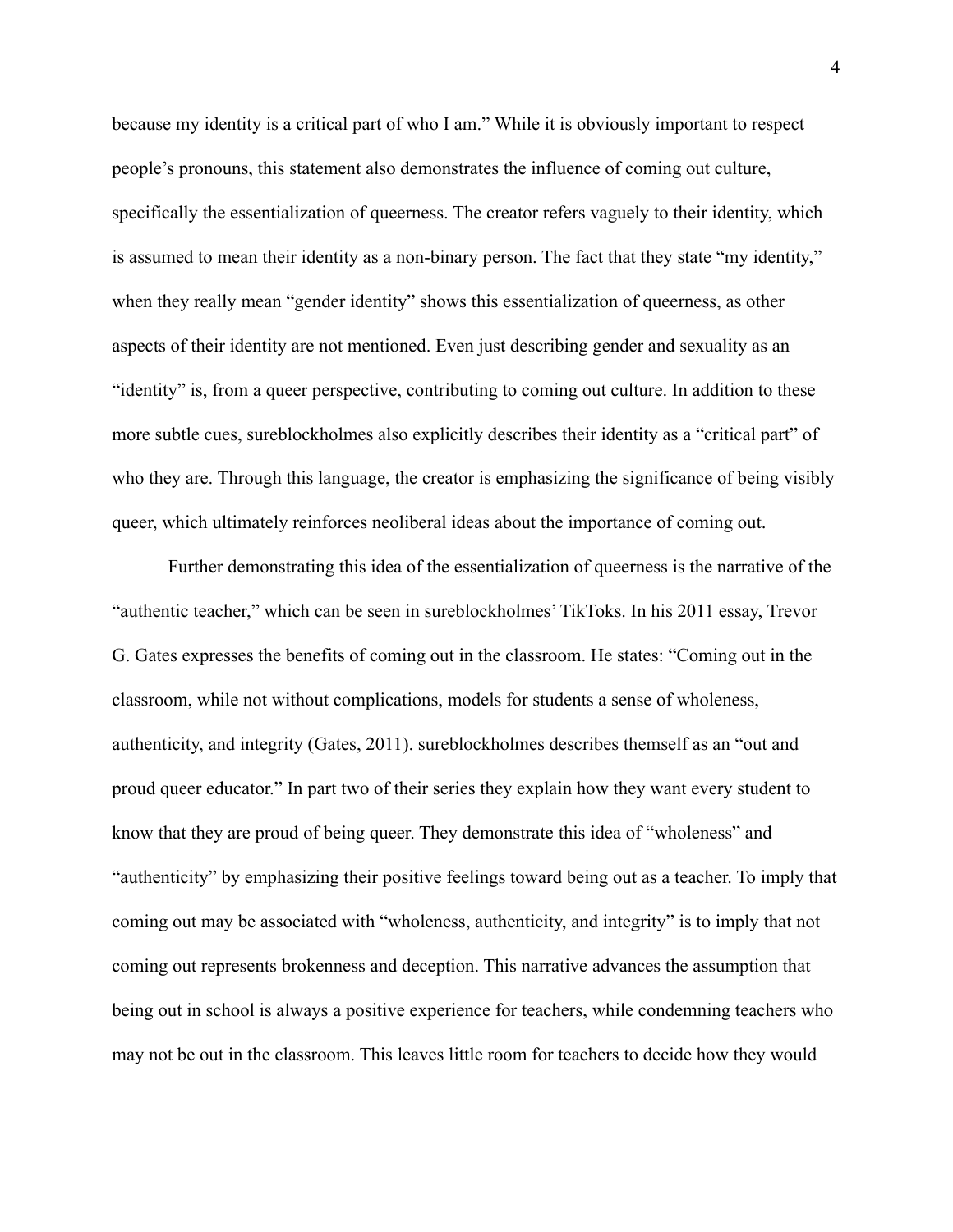prefer to express their gender and sexuality in the classroom, based on their evaluation of the degree of safety in their environment, their personal comfort, and their values.

The ideas pushed through this authentic teacher narrative reflect the false idea that coming out is always liberating, another main issue with coming out culture according to Clare (2017). This misconception is especially limiting for people of color and other queer individuals with multiple marginalized identities. The essentialization of sexuality leads people to focus more on the process of coming out, without acknowledging the whole identity or experiences of the person coming out. In short, seeing queer people only as queer ignores other parts of them, such as race, ethnicity and disability. As a result, teachers with multiple marginalized identities may face even more barriers in determining how to present themselves in their schools, compared to those who do not experience this intersection of marginalized identities. Limitations faced by queer teachers with multiple marginalized identities are not mentioned in sureblockholmes' TikToks, which provides another example of the essentialization of queerness in their videos, as well as an endorsement of the idea that coming out is liberating. The content creator encourages all teachers to be out, with no mention of the consequences that this may have for teachers who come from backgrounds different from theirs.

While the pressures of coming out culture prompt queer teachers to feel a responsibility for being visibly queer, teachers belonging to certain cultural groups may feel disproportionately less comfortable with this visibility, or may find it entirely unnecessary. These teachers feeling greater discomfort associated with coming out does not necessarily mean that they are less comfortable with their queerness, they may just choose to negotiate their identities and values differently. This is demonstrated by Richard T. Rodríguez through his concept of "Queer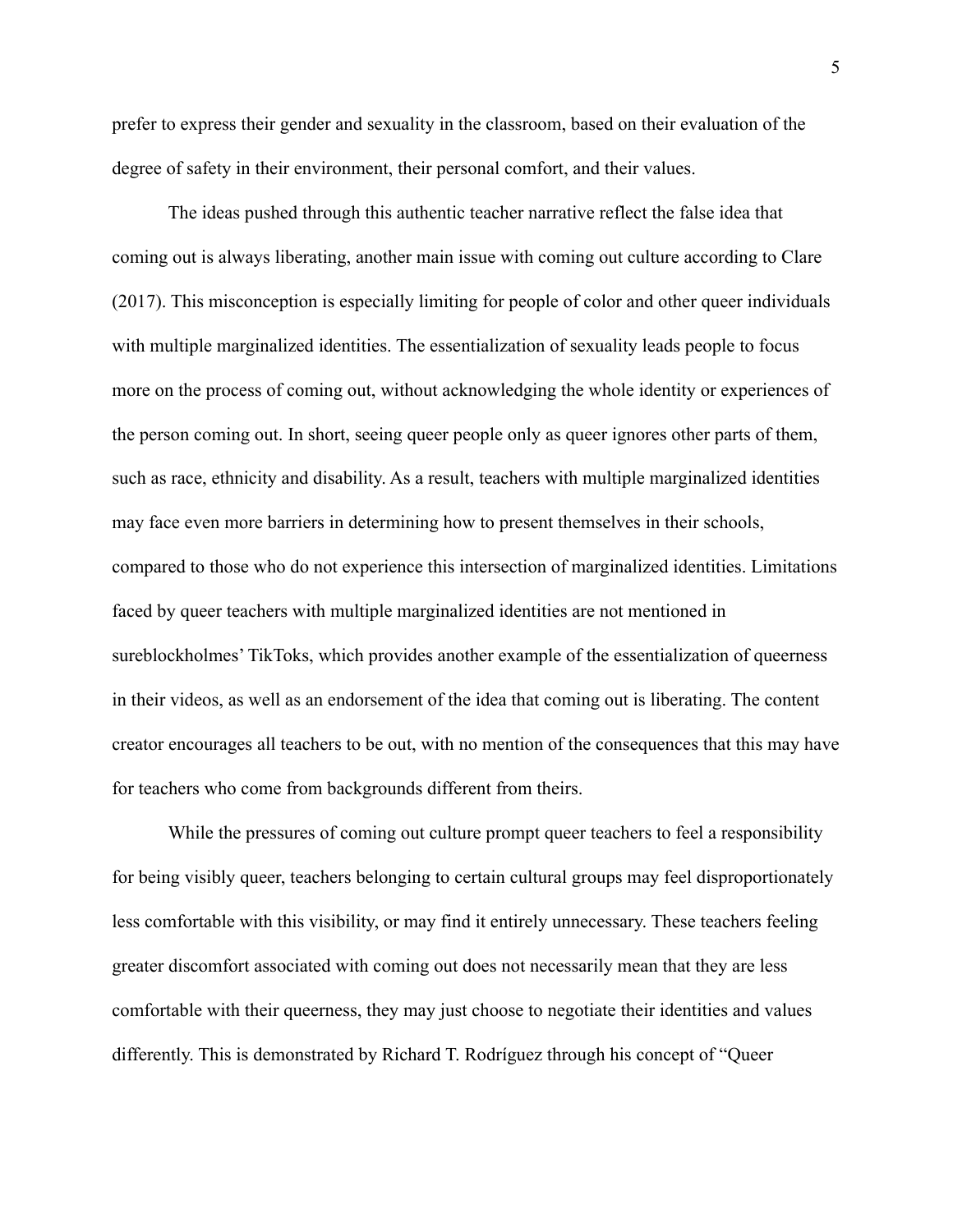Familia." He explains that while many white LGBTQ+ people may rely heavily on their "chosen families" as they explore their queerness, this trend does not apply to everyone. He writes, "For Chicana/o queers—as [Cherríe] Moraga has shown—disinheriting one's biologically given family is a near impossible task considering how blood ties often prove invaluable" ([Rodríguez,](https://www.dukeupress.edu/explore-subjects/browse?AuID=2296751) 2009). Though queer people are incredibly diverse, LGBTQ+ spaces are often still dominated by white gay men. For many queer people of color, maintaining these relationships with biological family members is the only way to feel connected to their culture, as well as to feel protected and seen. Asiel Adan Sanchez explains " coming out means something different in Latino culture because overt acknowledgement of sexuality is often met with intense disapproval." They explain that many Latinx queer people may express their sexuality or gender through their actions, without acknowledging it verbally. This perspective reveals why some Latinx individuals may not wish to assert their queerness in the same way that many European-Americans do, ultimately providing insight into why some teachers may not wish to come out in the classroom.

These conflicting cultural expectations may create an internal conflict for queer teachers of color, as well as teachers with other marginalized identities, contributing to other issues faced by these teachers daily in their schools. In their 2015 study, Meyer, Taylor, & Peter found that teachers are more "sensitive to behaviors targeting vulnerable groups in their school" (p. 229) when they are part of a marginalized group, specifically if they are LGB, a person of color, or a woman. For example, teachers who identified as lesbian, gay, bisexual, or queer (LGBQ) were more likely to personally commit themselves to advancing social justice issues in the classroom, compared to straight teachers. Despite the fact that teachers of these different backgrounds may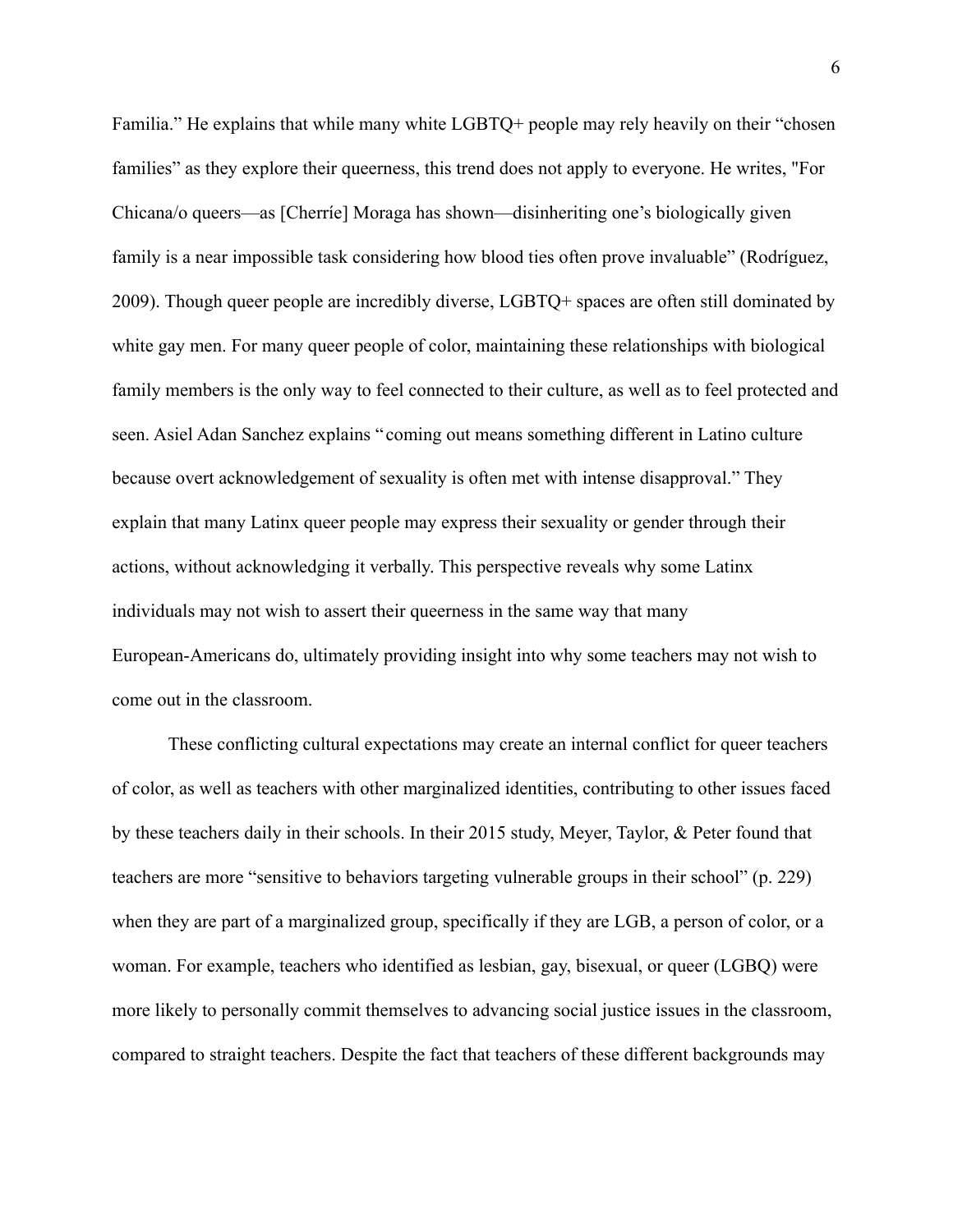be better equipped to recognize and intervene in instances of discrimination in their schools, they may still be limited in their ability to stop it. Another finding of Meyer, Taylor & Peter indicated that these individuals were more likely to fear backlash for standing up against discrimination in their schools. It is reasonable to assume that individuals who fall under multiple of these categories may experience compounding pressures. For example, LGBTQ+ teachers teachers of color may experience even more backlash, in comparison to their white queer counterparts, for attempting to stand up against discrimination in their schools. This may lead some of these teachers to avoid intervening in such situations in the first place. Ultimately, these findings show how sureblockholmes' claims are not able to encompass the nuanced experiences of queer teachers of color, or those with other marginalized identities. The unfortunate reality is that teachers from certain backgrounds may be less safe and less comfortable expressing their queerness, compared to others.

Despite their strong assertion that being out in the classroom is best, sureblockholmes presents a more nuanced understanding of the politics surrounding coming out in some ways. One of the most positive aspects of their videos is their assertion that queer teachers should not come out if they do not feel it is safe. Though this discussion could have been a bit more comprehensive, they still acknowledged this important point. They explain, "You are living authentically as yourself with or without other people's knowledge of who you are." This small comment briefly decenters the importance of coming out which, through coming out culture, is placed on the individual. This highlights another one of the problems that Clare identified with coming out culture: coming out is seen as a problem with the self, instead of as a problem with society (Clare, 2017). Instead of equating authenticity with visibility—as the authentic teacher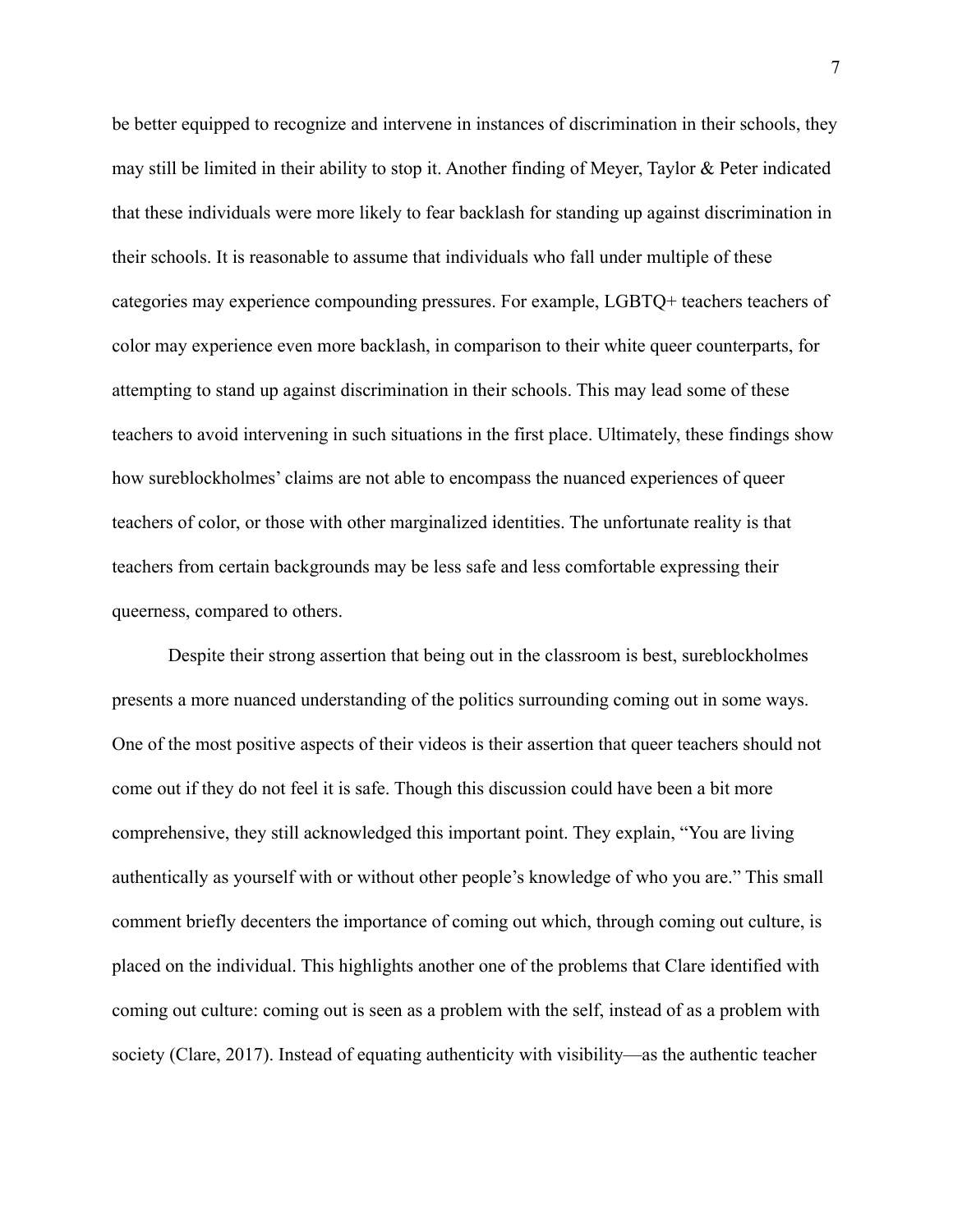narrative, and coming out culture as a whole, encourage— they assert the fact that living authentically can include not disclosing aspects of identity or experiences. This is important because it takes the responsibility off of queer people to completely accept and be proud of their identity, which can be difficult in a society that does not encourage this. Additionally, this perspective is valuable as it leads to greater self-awareness on a societal level. When this responsibility is removed from queer individuals, those with problematic or hateful views of queer people are made responsible for transforming those views, and each member of society is more inclined to work toward creating a world with less oppression.

Though it is clear that queer teachers can—often unintentionally—conform to coming out culture, the extent to which this is a negative thing is debatable. Through sureblockholmes' example, it becomes clear that queer teachers can simultaneously endorse conflicting perspectives about coming out. This specific example represents a larger issue with queer criticisms of coming out culture, which parallels a common critique of Foucault's work. Despite the valid critiques of coming out culture, Foucault and scholars with similar ideas often do not acknowledge the real lived experiences of queer people in modern society. Further evidence of this is seen through debate about identity labels. While Foucault and other queer theorists argue that identity labels are limiting and harmful, words remain an important way for people to understand and explain their experiences. The extent to which identity labels are insignificant or harmful can be debated in great detail, but ultimately many people will still value the identity labels that they have chosen for themselves. Similarly, even though there are many issues with coming out culture, it is difficult to imagine how it could drastically shift any time in the near future.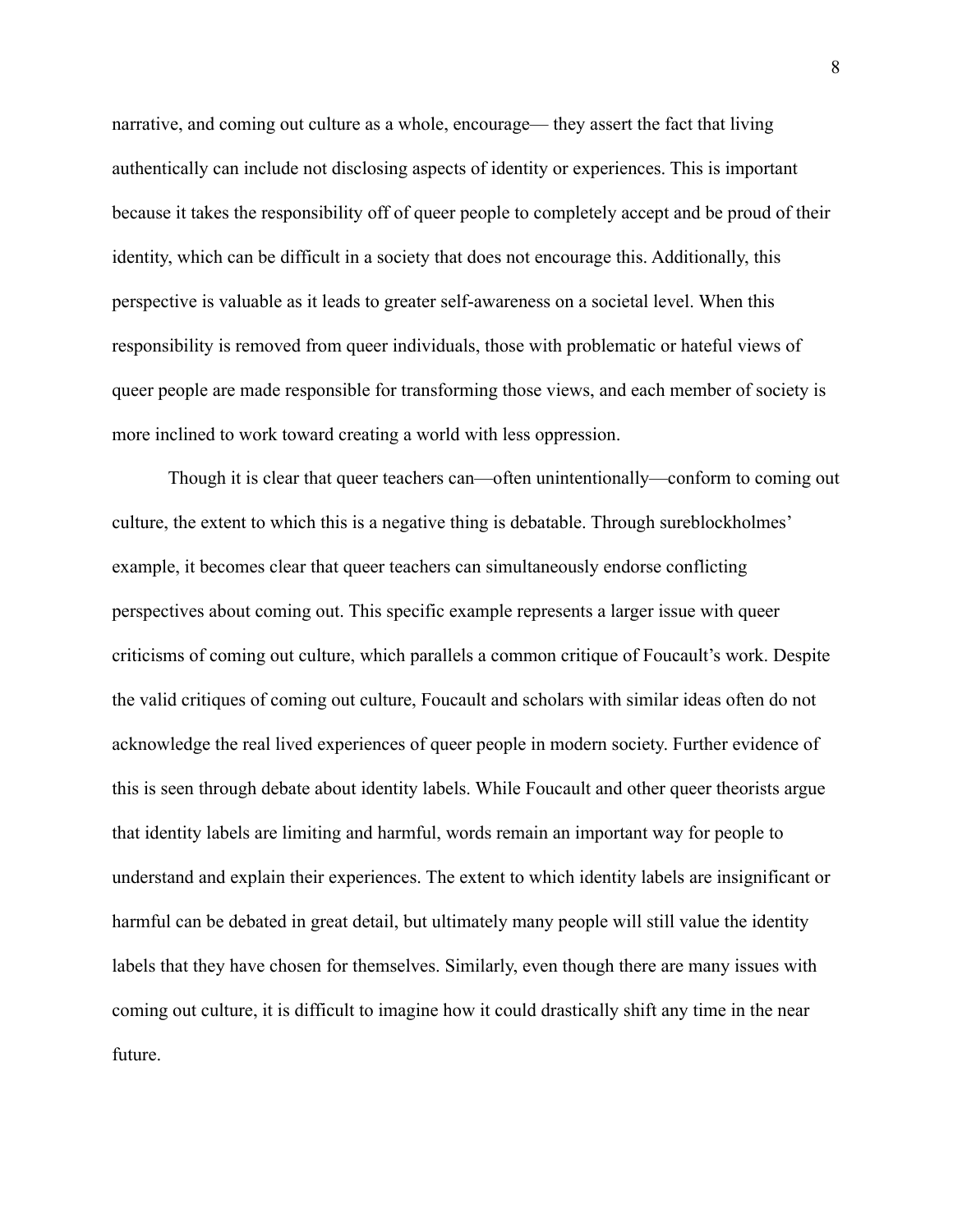Whether or not sureblockholmes, or other queer TikTok content creators, are aware of these queer critiques of coming out, it may be difficult for them to completely reject the influences of coming out culture. Through their advice about coming out, sureblockholmes provides insight into some of the reasons why teachers may wish to be out in the classroom. While gender and sexuality do not represent the entirety of a person's identity, it may feel like a large part. This could be especially true for young students, many of whom are just beginning to think about their own gender and sexuality. sureblockholmes describes how being an out role model for students can help them feel understood and accepted. They explain, "For some students, just the knowledge that a queer adult exists within their world is hugely impactful." While this statement contributes to the false idea that visibility can solve all problems faced by queer people, it is not necessarily untrue. sureblockholmes mentions that visibility leads to students feeling safer, more accepted, and more at home. While some straight, cisgender teachers may be just as accepting, helpful, and understanding as queer teachers, they may not be able to connect with queer students in the same way.

Furthermore, while queer critiques argue that coming out is an unnecessary, often harmful social practice, acknowledging this fact does not immediately remove the social significance of coming out. All students, queer or not, will likely encounter some sort of coming out experience in their life. Drawing from this knowledge, sureblockholmes describes a more practical reason for coming out to students: so students know how to respond when someone comes out to them. They talk about how they have often used National Coming Out Day as an opportunity to teach students what to say when someone comes out to them. They would then further this conversation into a discussion about empathy, connection, and trust. It is important to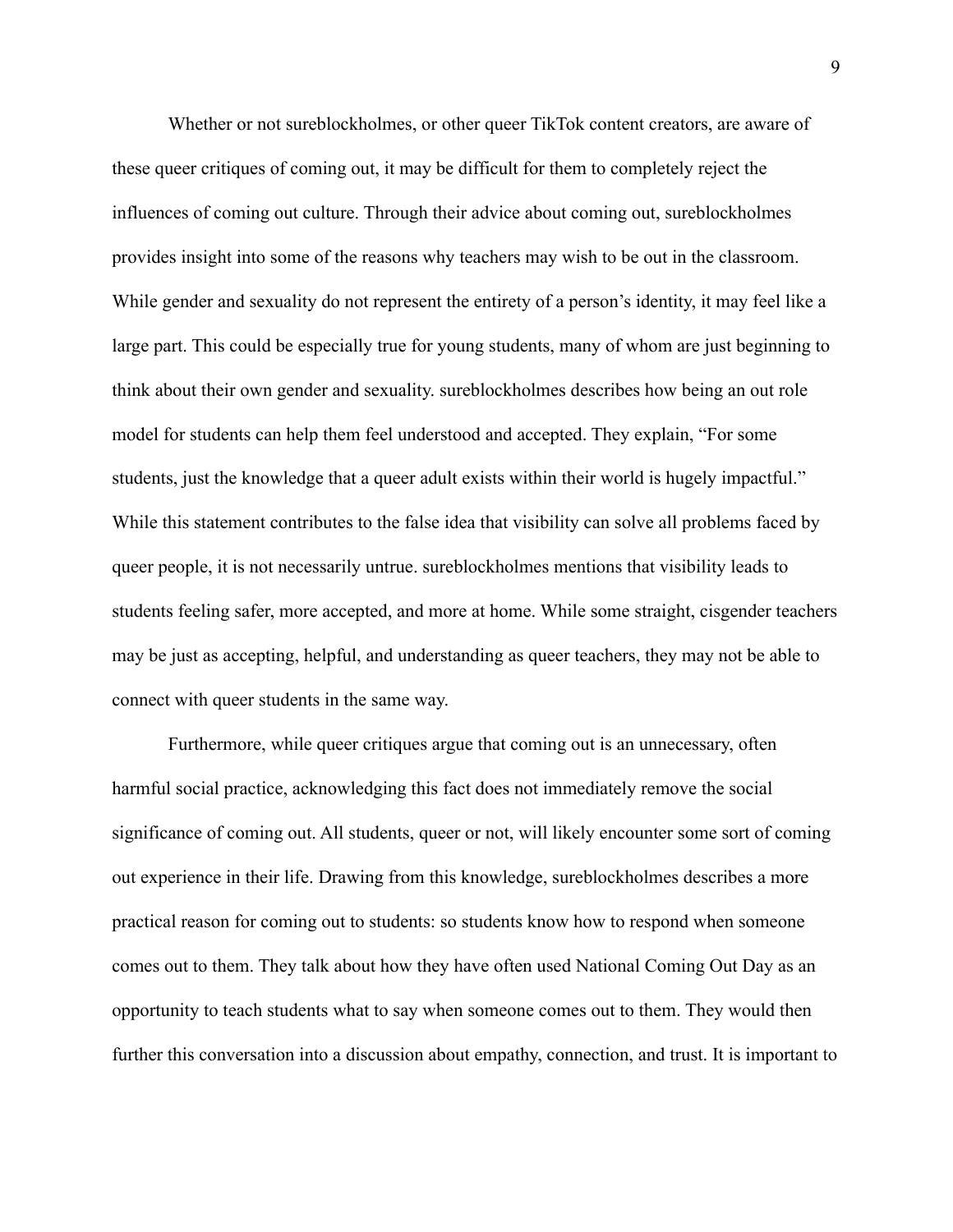acknowledge the harm caused by coming out culture, but—admittedly on a much smaller scale—harm may also be caused by poor reactions to coming out. Even though these actions and attitudes may reinforce coming out culture, they help students to navigate topics relating to gender and sexuality in the current social climate.

After critiquing the ways in which teachers may perpetuate coming out culture, while also creating space to understand teachers' reasons for coming out, the question becomes: how can teachers integrate these two perspectives? In addition to some of the nuanced conversations presented by sureblockholmes, some of the strategies employed by other queer educators were revealed in different videos on TikTok. When asked whether their students understood that they are non-binary, creator desmondfambrini responded "Umm do they need to?" Later they emphasize that "the key is for them [the students] to learn the subject I'm teaching." Similar ideas were displayed in Llewellyn and Reynolds' study, particularly through a participant referred to as 'Melissa.' Melissa was the only teacher in the study who was fully out to her students. She found that being honest about her experiences, without making a big deal out of her sexuality, was the best option for her. Through this approach she was able to resist "both the ideal of the heteronormative teacher and the confessional aspect of coming out" (Llewellyn  $\&$ Reynolds, 2019). This means that she felt as if she could disrupt heteronormativity in subtle ways, while still avoiding the expectations of coming out culture. While this exact approach may not work for everyone, it seems that many queer teachers fall somewhere in this "in-between."

Despite the clearly valid critiques of the culture surrounding coming out, Foucault's ideas leave little to work with in some ways. While it may be possible to gradually shift the expectations and norms surrounding coming out, queer teachers must still live and work with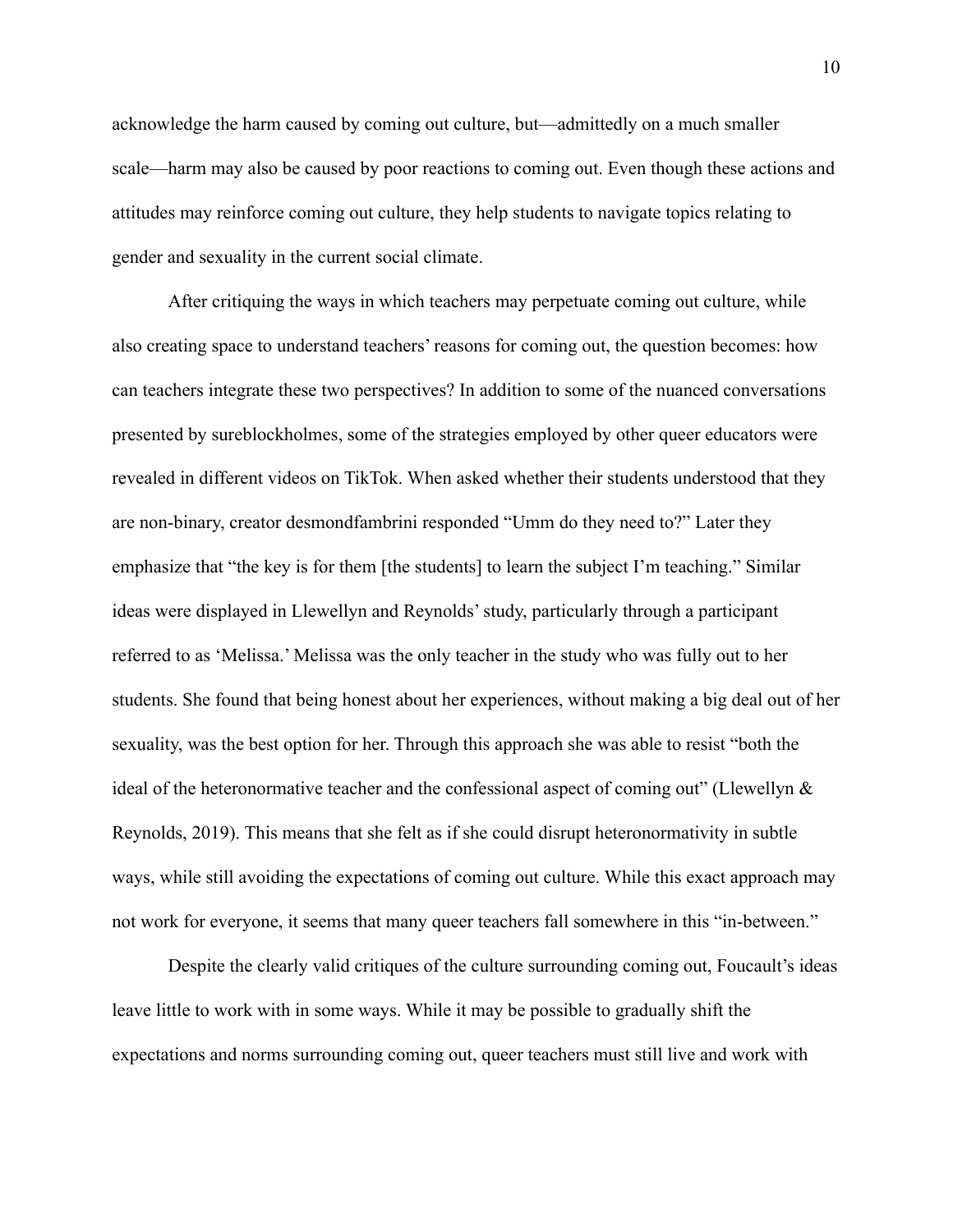what they can in this moment. This is demonstrated through the example provided by TikTok creator sureblockholmes. Ultimately, sureblockholmes' TikToks could benefit from alternative perspectives, but they still provide a starting point for queer teachers to understand how to navigate coming out (or not coming out) in the classroom. While some of these teachers TikTok's may be critiqued for upholding neoliberal expectations of queerness, it it important to also analyze the reasons why queer teachers may feel a desire to be out in their classrooms. Ultimately, with this knowledge, teachers can be better equipped to make decisions about how to talk about gender and sexuality in their classrooms, leading to greater discussion of such important topics without passing judgment on teachers for their personal decisions related to coming out.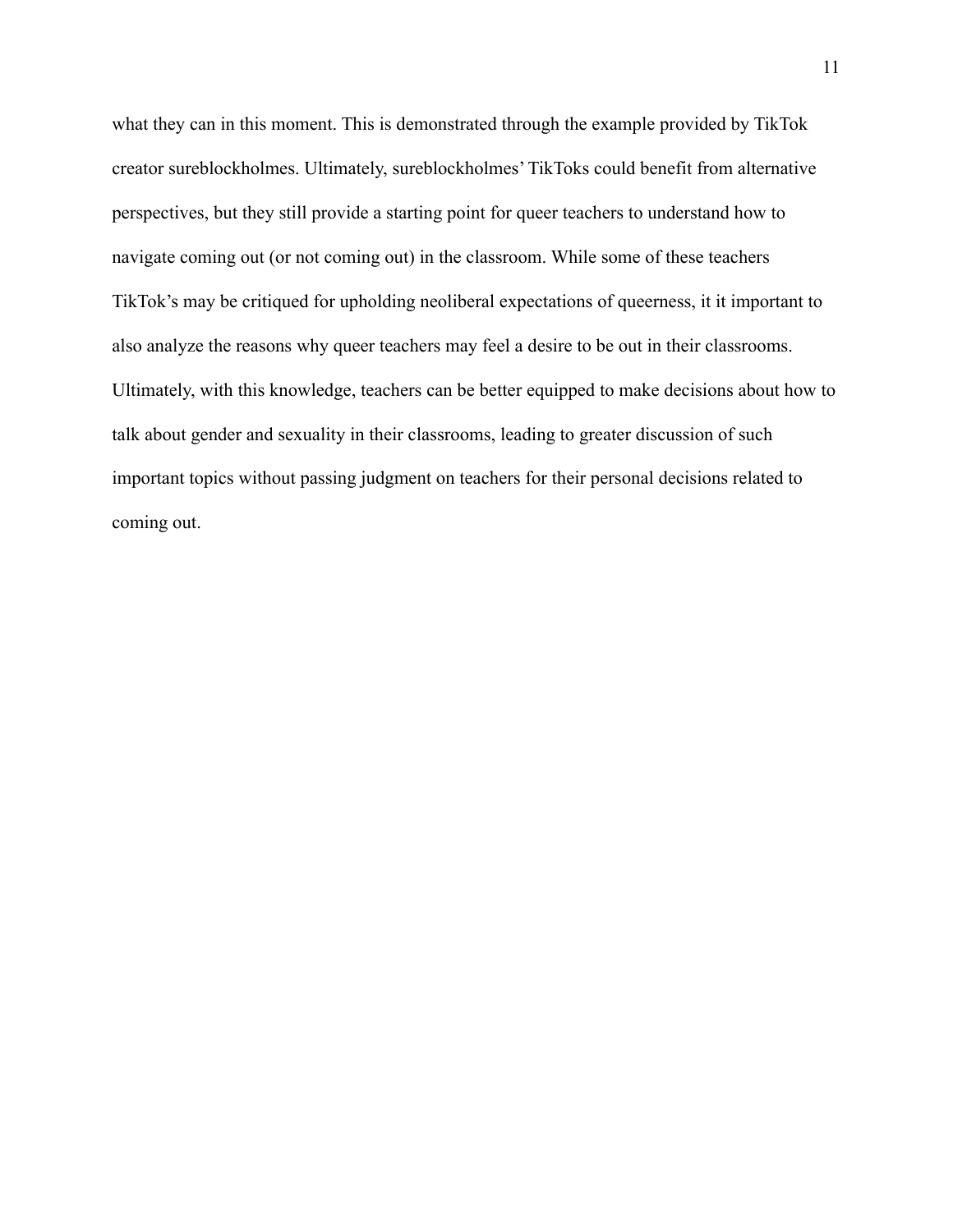### References

- Clare, S. D. (2017). Finally, She's Accepted Herself! *Social Text, 35*(2), 17-38. DOI: 10.1215/01642472-3820533.
- Fambrini, D. [desmondfambrini]. (2021, January 27). Reply to jemmaodonohue1 I'm more worried about them learning to subject but yeah some do! #genderfluid #teacher [Video]. TikTok. <https://vm.tiktok.com/ZM8A51Rst/>.

Foucault, M. (1976). *The history of sexuality: An introduction* (Vol. 1). Random House, Inc.

- Gates, T. G. (2011). Coming Out in the Social Work Classroom: Reclaiming Wholeness and Finding the Teacher Within. *Social Work Education, 30*(1), 70–82. DOI: 10.1080/02615471003721202.
- Llewellyn, A. & Reynolds, K. (2020). Within and between heteronormativity and diversity: narratives of LGB teachers and coming and being out in schools. *Sex Education*. [https://doi.org/10.1080/14681811.2020.1749040.](https://doi.org/10.1080/14681811.2020.1749040)
- Meyer, E. J., Taylor, C., Peter, T. (2014). Perspectives on gender and sexual diversity (GSD)-inclusive education: comparisons between gay/lesbian/bisexual and straight educators. *Sex Education, 15*(3), 221–234.

<http://dx.doi.org/10.1080/14681811.2014.979341>.

- [Rodríguez,](https://www.dukeupress.edu/explore-subjects/browse?AuID=2296751) R. T. (2009). Making Queer Familia. In *Next of kin: The family in Chicano/a cultural politics* (pp. 324-332).
- Sanchez, A. A. (2017, July 7). *The whiteness of 'coming out': Culture and identity in the disclosure narrative.* Archer.

<https://archermagazine.com.au/2017/07/culture-coming-out/>.